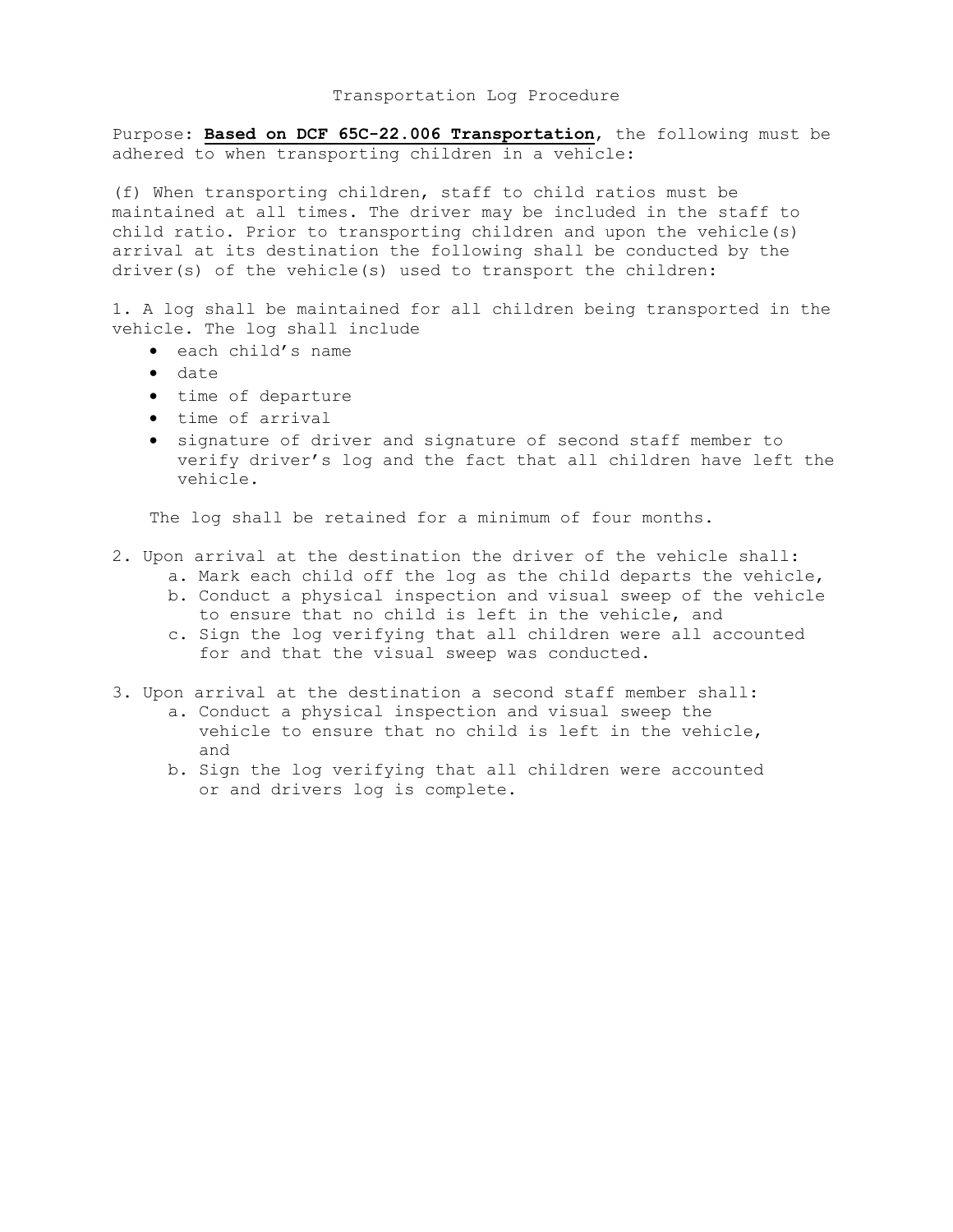## **How to Complete Form**

- 1. Teaching staff will be responsible for writing the date, place of Origin, place of Destination, and each child's name on the log. This is to be done on the day that the children will be transported and prior to the bus' arrival.
- 2. In the column labeled "Departure from the Point of Origin", Teaching staff are to check off each child's name as they board the bus and give the log to the driver.
- 3. When the bus is ready to leave, the Driver completes the section labeled, "Place of Origin Departure Time".
- 4. The Driver signs the bottom of column labeled, "Departure from the Point of Origin" verifying that everyone has boarded and returns the log to the teaching staff
- 5. The teaching staff signs as " $2<sup>nd</sup>$  Staff Signature" at the bottom of column labeled, "Departure from the Point of Origin".
- 6. Upon arrival at the destination, Teaching staff are to check off each child's name, in the column labeled "Arrival at Destination", as they disembark the bus. Teaching staff then gives the form to the Driver.
- 7. The Driver completes the section labeled, "Destination Arrival Time".
- 8. Driver conducts a visual sweep of the bus to ensure that everyone has disembarked from the bus.
- 9. The Driver signs the bottom of column labeled, "Arrival at Destination" and signs under the same column for the visual sweep. The Driver returns the log to the Teaching staff.
- 10. The teaching staff signs as " $2<sup>nd</sup>$  Staff Signature" at the bottom of column labeled, "Arrival at Destination" and under the same column as  $2<sup>nd</sup>$  staff visual sweep".
- 11. In the column labeled "Departure from Destination", Teachers are to check off each child's name as they re-board the bus and gives the log to the Driver.
- 12. When the bus is ready to leave, the Driver completes the section labeled, "Destination Departure Time".
- 13. The Driver signs the bottom of column labeled, "Departure from Destination" verifying that everyone has boarded. The Driver returns the log to the Teaching staff.
- 14. The teaching staff signs as " $2<sup>nd</sup>$  Staff Signature" at the bottom of column labeled, "Departure from Destination".
- 15. Upon arrival at the Place of Origin, Teaching staff are to check off each child's name, in the column labeled "Arrival at Point of Origin", as they disembark the bus. The Teaching staff gives the log to the Driver.
- 16. . The Driver completes the section labeled, "Place of Origin Arrival Time".
- 17. Driver conducts a visual sweep of the bus to ensure that everyone has disembarked from the bus.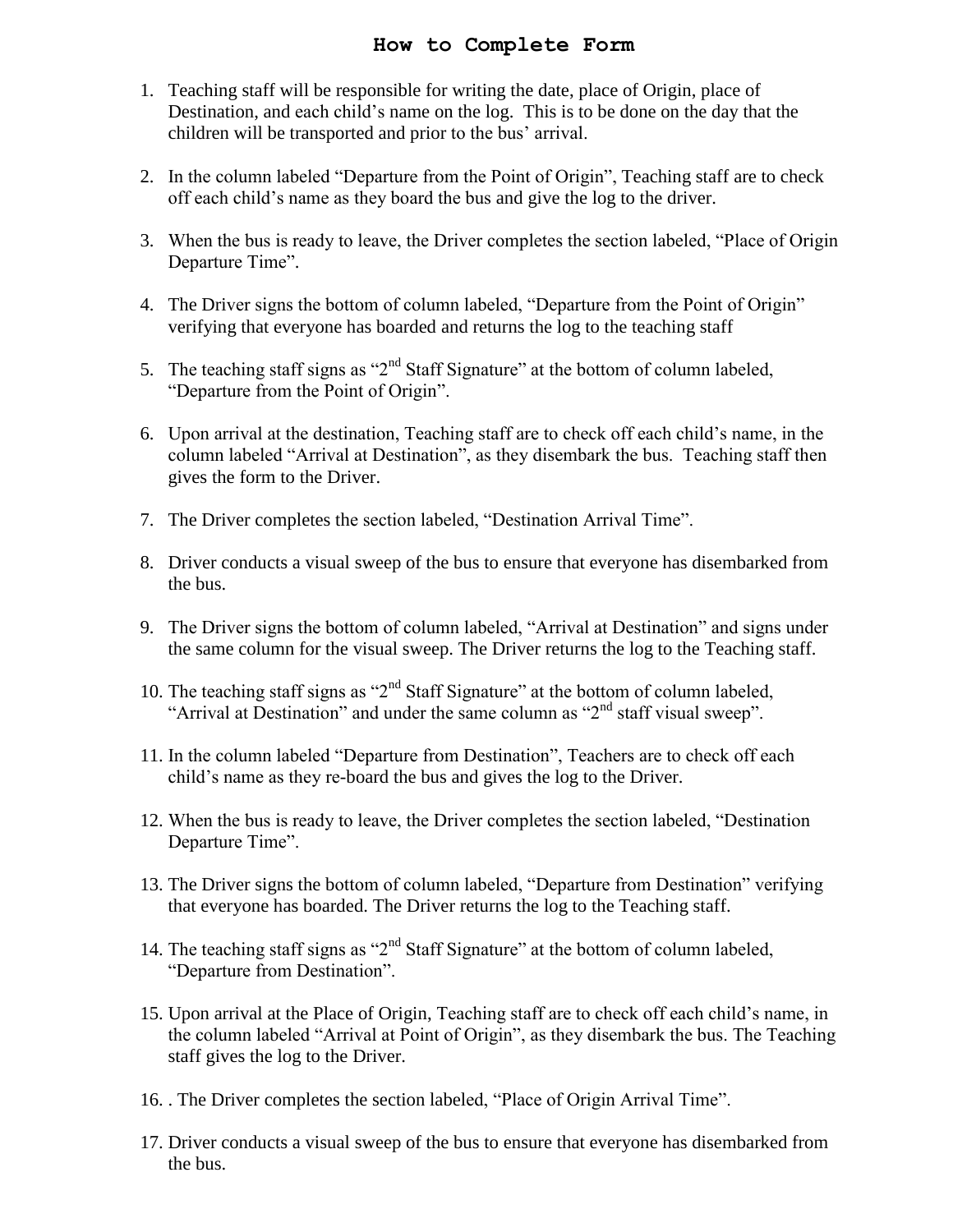- 18. The Driver signs the bottom of column labeled, "Arrival at Point of Origin" and signs under the same column for the visual sweep. The Driver returns the log to the Teaching staff.
- 19. The teaching staff signs as " $2<sup>nd</sup>$  Staff Signature" at the bottom of column labeled, "Arrival at Point of Origin" and under the same column as "2<sup>nd</sup> staff visual sweep".
- 20. Teaching staff gives  $2<sup>nd</sup>$  copy to the Driver and files original at the center.